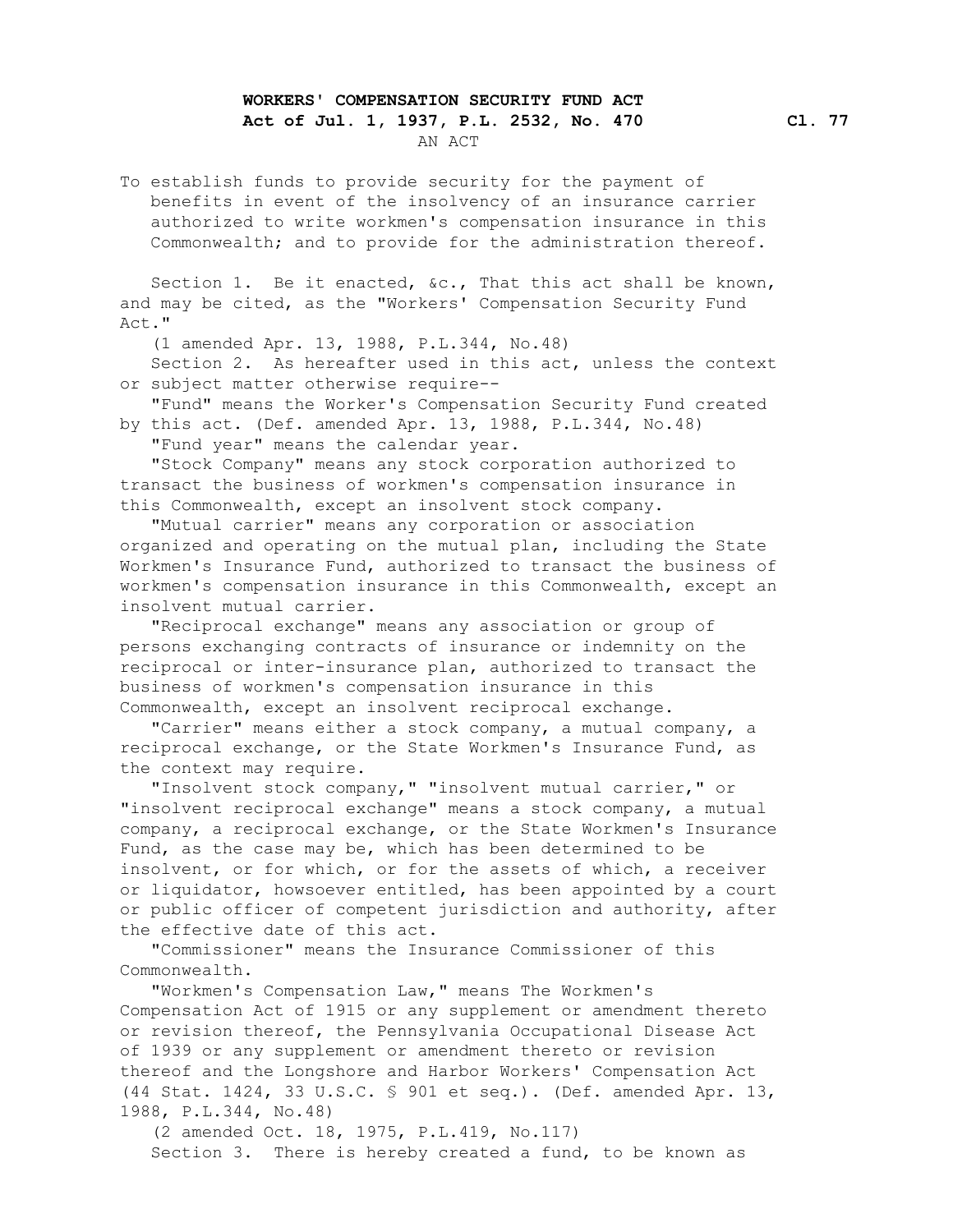"The Workers' Compensation Security Fund," for the purpose of assuring to persons entitled thereto the compensation provided by the Workmen's Compensation Law for employments insured in insolvent stock companies; insolvent mutual carriers; insolvent reciprocal exchanges; or the State Workmen's Insurance Fund. Such fund shall be applicable to the payment of valid claims for compensation heretofore or hereafter made pursuant to the Workmen's Compensation Law and remaining unpaid, in whole or in part, by reason of the default, after the effective date of this act of an insolvent stock company; insolvent mutual carrier or insolvent reciprocal exchange or the insolvent State Workmen's Insurance Fund. Expenses of administration also shall be paid from the fund as herein provided. Such fund shall consist of all contributions received and paid into the fund by stock companies, mutual carriers and reciprocal exchanges as herein defined, all property and securities acquired by and through the use of moneys belonging to the fund, and of interest earned upon moneys deposited or invested, as herein provided. The fund shall be administered by the commissioner in accordance with the provisions of this act.

(3 amended Apr. 13, 1988, P.L.344, No.48)

 Section 4. Every stock company, mutual carrier and reciprocal exchange shall, on or before the first day of September, one thousand nine hundred and thirty-eight, file with the Treasurer of the Commonwealth, and with the commissioner, identical returns under oath, on a form to be prescribed and furnished by the commissioner, stating the amount of net written premiums for the year's period ending June thirtieth, one thousand nine hundred and thirty-eight, on policies issued, renewed, or extended by such stock company, mutual carrier and reciprocal exchange to insure payment of compensation pursuant to the Workmen's Compensation Law. For the purposes of this act, "net written premiums" shall mean gross written premiums, less return premiums on policies returned not taken and on policies cancelled. Thereafter on or before the first day of September of each year, each such stock company, mutual carrier and reciprocal exchange shall file similar identical returns, stating the amount of such net written premiums for the year's period ending on the preceding June thirtieth on policies issued, renewed, or extended by such stock company, mutual carrier and reciprocal exchange.

(4 amended Oct. 18, 1975, P.L.419, No.117)

 Section 5. (5 deleted by amendment June 22, 2000, P.L.379, No.49)

- **Compiler's Note:** Section 2 of Act 49 of 2000, which deleted section 5, provided that the amendment of section 5 shall take effect on the effective date of regulations promulgated under section 9(1).
- **Compiler's Note:** Section 6(a) of Act 48 of 1981, which provided for the fixing of fees charged by administrative agencies, provided that section 5 is repealed insofar as it establishes a set fee for any activity inconsistent with the fees set forth in Act 48.

Section 6. (6 repealed Oct. 18, 1975, P.L.419, No.117)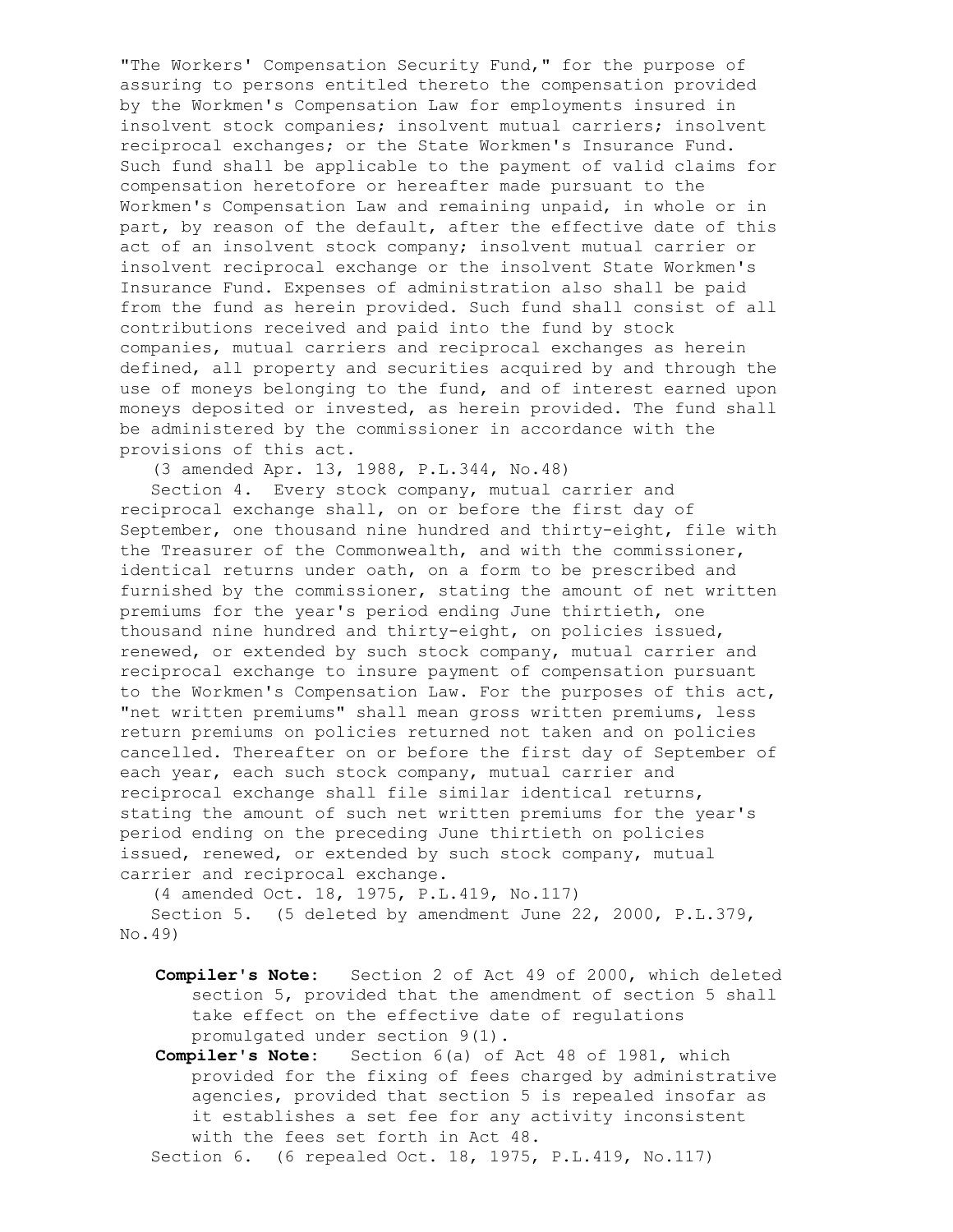Section 7. (7 repealed Oct. 18, 1975, P.L.419, No.117)

Section 8. (8 repealed Oct. 18, 1975, P.L.419, No.117)

 Section 9. (1) The Insurance Department shall adopt regulations as necessary to administer the fund, including regulations to establish contributions to be paid to the fund. Contributions shall be established on an actuarial basis to provide an amount sufficient to pay outstanding and anticipated claims in a timely manner, to meet the costs of the Insurance Department to administer the fund and to maintain a minimum balance in the fund of \$500,000,000. Nothing in this section shall prevent the department from using money in the fund to pay liabilities and claims. If, due to the payment of liabilities or claims, the balance of the fund is reduced below \$500,000,000, the department shall require contributions to maintain the actuarial soundness of the fund and to restore, in a timely manner, the balance of the fund to a level at or above \$500,000,000.

 (2) In the event any carrier shall fail to file any return, or make any payment required by this act, or in case the commissioner shall have cause to believe that any return or other statement filed is false or inaccurate in any particular, or that any payment made is incorrect, he shall have full authority to examine all the books and records of the carrier for the purpose of ascertaining the facts, and shall determine the correct amount to be paid, and may proceed in any court of competent jurisdiction to recover for the benefit of the fund any sums shown to be due upon such examination and determination. Any carrier which fails to make any statement as required by this act, or to pay any contribution when due, shall thereby forfeit to the fund a penalty of five per centum of the amount of unpaid contribution determined to be due, as provided by this act, plus one per centum of such amount for each month of delay or fraction thereof after the expiration of the first month of such delay. The commissioner shall revoke the certificate of authority to do business in this Commonwealth of any carrier which shall fail to comply with the provisions of this act or to pay any penalty imposed in accordance with this act.

(9 amended June 22, 2000, P.L.379, No.49)

 Section 10. (1) The fund created by this act shall be separate and apart from all other Commonwealth moneys. The State Treasurer shall be the custodian of said fund, and all disbursements from said fund shall be made by the State Treasurer upon vouchers signed by the commissioner.

 (2) The Insurance Commissioner and the State Treasurer jointly shall have full and exclusive power to invest moneys of the fund with that degree of judgment, skill and care under the circumstances then prevailing which persons of prudence, discretion and intelligence, who are familiar with such matters, exercise in the management of their own affairs, not related to speculation, but to the permanent disposition of the funds, considering the probable income to be derived and the probable safety of their capital. Investments shall be made in accordance with a written investment policy approved by the commissioner and the State Treasurer. The investment policy shall address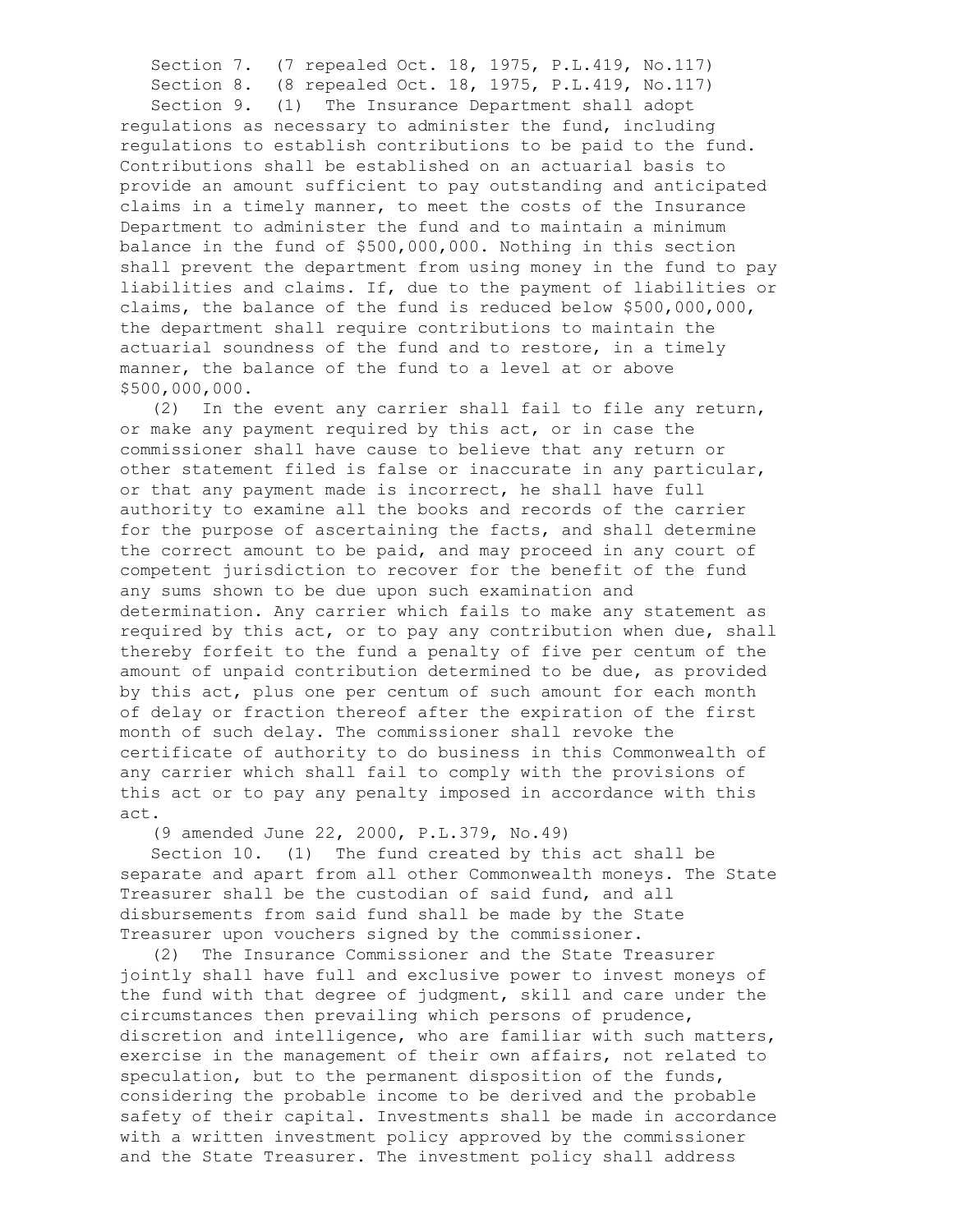liquidity, diversification, safety of principal, yield, maturity and quality and the capability of investment management with primary emphasis on safety and liquidity. The commissioner and the State Treasurer shall have the power to hold, purchase, sell, lend, assign, transfer or dispose of any: securities and investments in which moneys from the fund have been invested; proceeds from investments, including commissions which have accrued to the benefit of the fund as a result of investments; and any other assets belonging to the fund, subject to the standard of prudence established under this section.

 (3) If at any time any contributing carrier, as herein defined, shall, upon due notice to the commissioner, cease to transact the business of workmen's compensation insurance, the contributions of such carrier, at the time such carrier ceases to transact the business of workmen's compensation insurance, shall be refunded, provided that all its outstanding liability on workmen's compensation insurance shall have terminated.

(10 amended June 22, 2000, P.L.379, No.49)

 **Compiler's Note:** Section 2 of Act 49 of 2000, which deleted section 10, provided that the amendment of section 10 shall take effect on the effective date of regulations promulgated under section 9(1).

 Section 11. (1) A valid claim for compensation or installments thereof, heretofore or hereafter made pursuant to the Workmen's Compensation Law, as defined herein, which has remained or shall remain due and unpaid for sixty days by reason of default, after the effective date of this act, by an insolvent carrier, shall be paid from the fund in the manner provided in this act. Any person in interest may file with the commissioner an application for payment of compensation from the fund on a form to be prescribed and furnished by the commissioner. A certified copy of the award must accompany the application. The commissioner shall thereupon certify to the State Treasurer such award for payment according to the terms of the same, whereupon payment shall be made by the State Treasurer, on warrant of the Auditor General and on requisition of the commissioner. Claimants receiving benefits from the fund by virtue of Longshore and Harbor Workers' Compensation Act (44 Stat. 1424, 33 U.S.C. § 901 et seq.) awards shall be subject to the provisions of this act.

(1.1) The insolvency, bankruptcy, or dissolution of the

 Harbor Workers' Compensation Act shall be made by the fund at the Federal benefit level or at the maximum State benefit level, whichever is lower.

 (2) Payment of an award from the fund shall not give the commissioner of such fund any right of recovery against the employer.

 (3) An employer may pay an award or a part thereof in advance of payment from the fund and shall thereupon be subrogated to the rights of the employe or other party in

 insured shall effect a termination of security fund benefits provided hereunder for claims arising under the Longshore and Harbor Workers' Compensation Act. (1.2) Payment of compensation pursuant to the Longshore and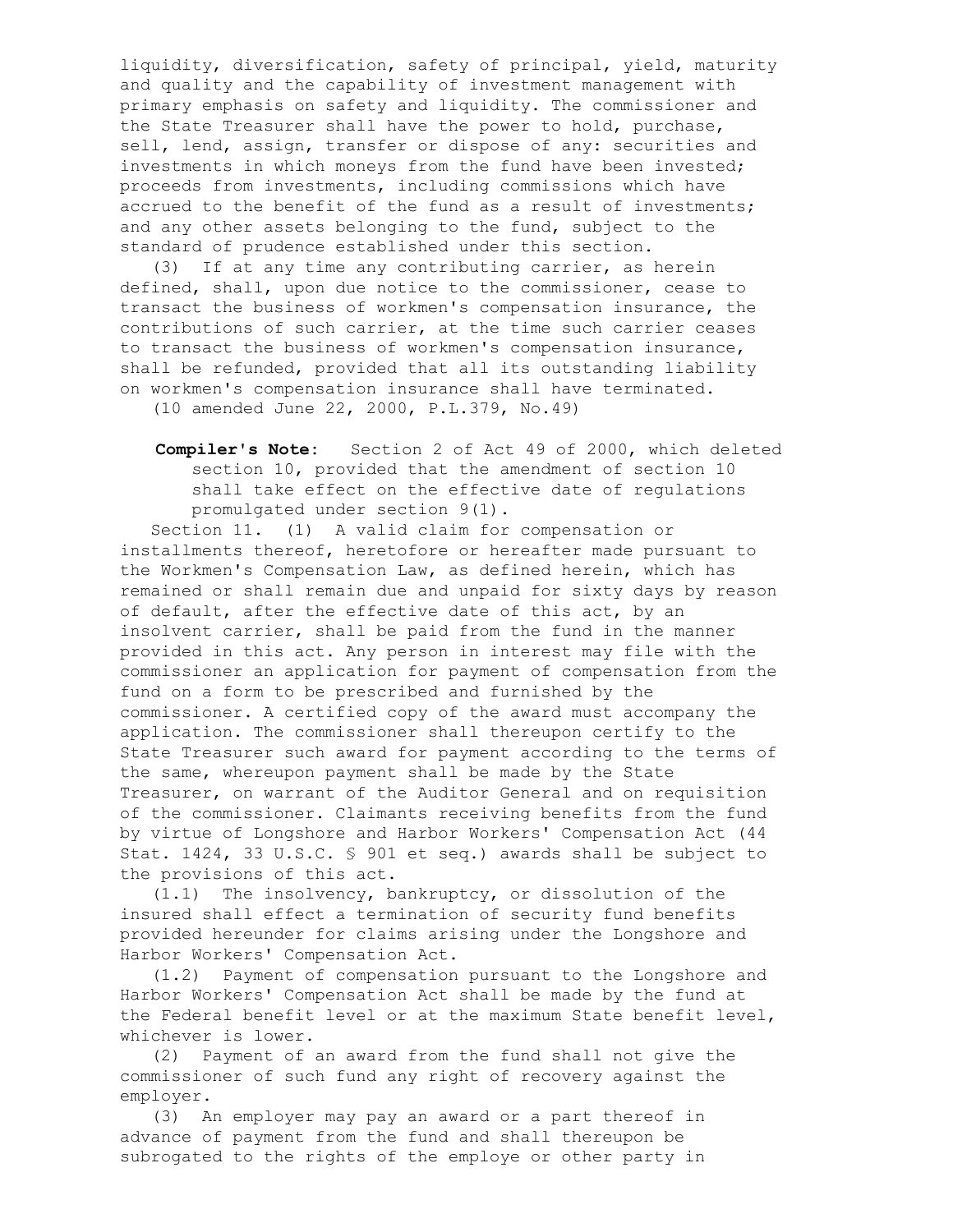interest against such fund to the extent of the amount so paid.

 (4) The commissioner shall be entitled to recover the sum of all liabilities of such insolvent carrier assumed by the fund from such carrier, its receiver, liquidator, rehabilitator, conservator or trustee in bankruptcy and all others, except employers, liable under any of the terms of the Workmen's Compensation Law, and may prosecute an action or other proceedings therefor. All moneys, recovered in any such action or proceedings, shall forthwith be placed to the credit of the fund which has assumed such liability by the State Treasurer, to reimburse the fund which has assumed such liability, to the extent of the moneys so recovered and paid. If and when all liabilities of all carriers for workmen's compensation losses in this Commonwealth shall have been fully liquidated, distribution shall be made to all contributing carriers of the remaining balance of such fund: Provided, however, That an insolvent carrier shall be entitled to share in the said distribution of the fund only to the extent that its distributive share of said fund is in excess of any losses paid out of said fund for its account by the treasurer, in accordance with the terms of this act.

(11 amended Apr. 13, 1988, P.L.344, No.48)

 Section 12. After the effective date of this act, upon any carrier becoming insolvent the commissioner shall so notify the Workmen's Compensation Board, which shall immediately advise the commissioner--(a) of all claims for compensation pending or thereafter made against every employer insured by such insolvent carrier, or against such insolvent carrier; (b) of all unpaid or continuing awards made upon claims for compensation prior to or after the date of such notice from the commissioner; and (c) of all appeals from or applications for modification, recision or review of such awards.

(12 amended Oct. 18, 1975, P.L.419, No.117)

 Section 13. The commissioner, or a representative committee of interested carriers which the commissioner may from time to time appoint, or both, may investigate and defend before the Workmen's Compensation Board or any court, any and all claims for compensation against an employer insured by an insolvent carrier, or against an insolvent carrier, and may prosecute any pending appeal from, or may appeal from, or make application for modification, recision or review of any agreement, award or decision against any such employer or carrier. Until all such claims for compensation are closed and all awards are paid, the commissioner, as administrator of the funds, shall be a party in interest in respect to all such claims, agreements and awards. For the purposes of this section, the commissioner shall have exclusive power to select and employ such clerks and assistants as may be deemed necessary, and to fix and determine their powers and duties.

 Section 14. The expenses of administering the fund shall be paid out of such fund. The commissioner shall serve as administrator of the fund without additional remuneration, but may be allowed and paid, from the fund, expenses incurred in the performance of his duties in connection with the fund. The compensation of persons employed by the commissioner, for the